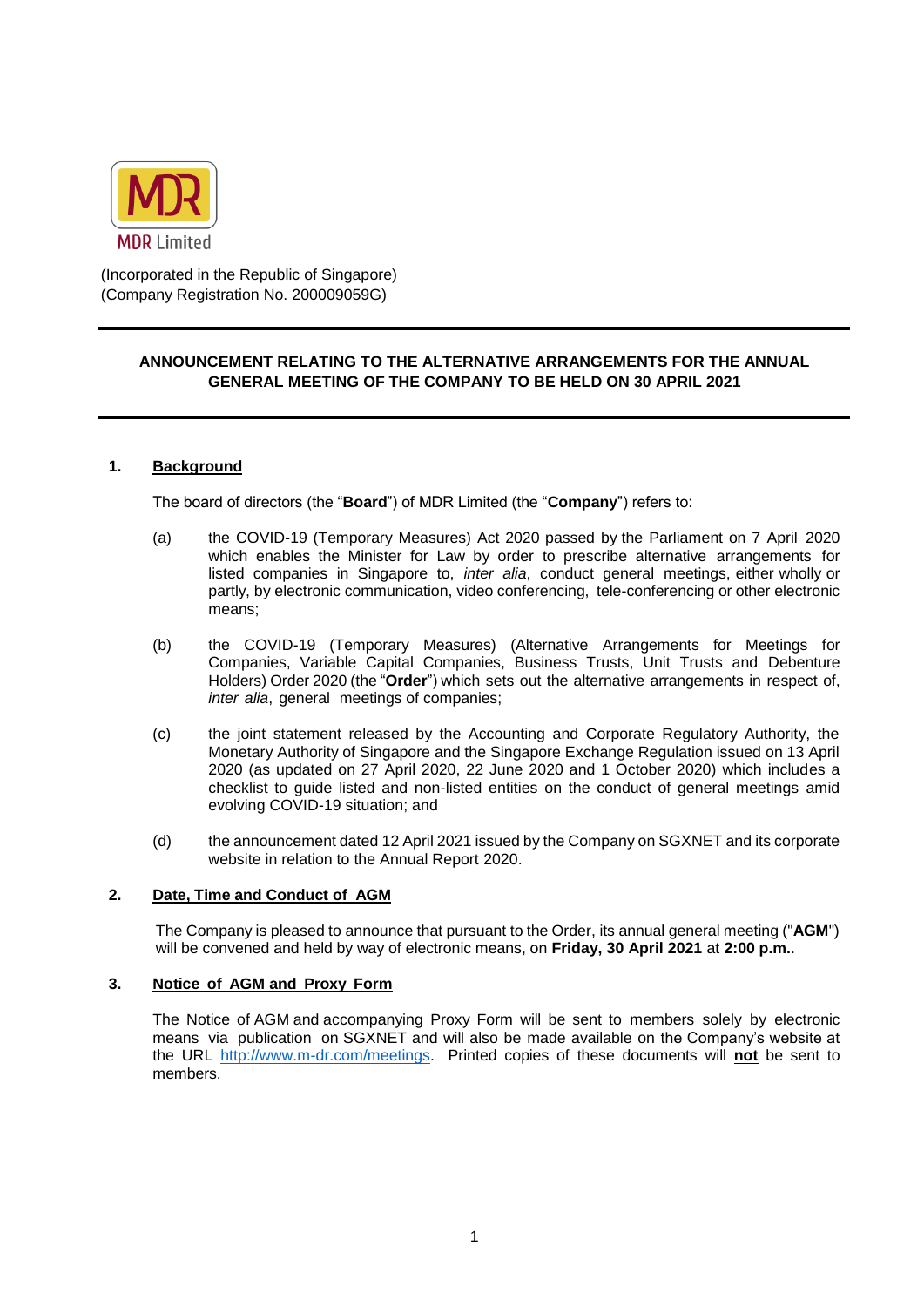## **4. No personal attendance at AGM**

Due to the current COVID-19 restriction orders in Singapore, members will **not** be able to attend the AGM in person.

#### **5. Alternative arrangements for participation at the AGM**

Shareholders will not be able to ask questions at the AGM "live" and there will be no "live" voting at the AGM. As such, alternative arrangements have been put in place to allow members to participate in the AGM by:

- (a) observing or listening to the AGM proceedings through a "live" audio-visual webcast via their mobile phones, tablets or computers, or "live" audio-only stream via their mobile phones or telephones;
- (b) submitting questions in advance of the AGM; and/or
- (c) appointing the Chairman of the AGM as proxy to attend, speak and vote on their behalf at the AGM.

Please refer to the "Key Dates/Deadlines" in paragraph 8 of this announcement as well as the Notice of AGM and Proxy Form for more information on how to pre-register to attend the AGM, submit questions and appoint the Chairman of the AGM as proxy.

## **6. Arrangements for investors who hold shares through relevant intermediaries**

Investors who hold shares of the Company through relevant intermediaries (as defined in section 181 of the Companies Act, Chapter 50), including CPF and SRS investors, and who wish to participate in the AGM by (a) observing or listening to the AGM proceedings via "live" audio-visual webcast or "live" audio-only stream; (b) submitting questions in advance of the AGM; and/or (c) appointing the Chairman of the AGM as proxy to attend, speak and vote on their behalf at the AGM, should contact the relevant intermediary (which would include, in the case of CPF and SRS investors, their respective CPF Agent Banks and SRS Operators) through which they hold such shares as soon as possible in order to make the necessary arrangements for them to participate in the AGM.

CPF and SRS investors who wish to appoint the Chairman of the AGM as proxy should approach their respective CPF Agent Banks and SRS Operators to submit their votes at least seven (7) working days before the date of the AGM.

### **7. Annual Report 2020 and Share Buy-back Circular**

The Annual Report for the financial year ended 31 December 2020 and the Circular to shareholders dated 12 April 2021 in relation to the proposed renewal of the Share Buy-back Mandate ("**Share Buyback Circular**") have been made available on SGXNET and may be accessed at the Company's website as follows:

- (a) the Annual Report at the URL<http://www.m-dr.com/annualreports> by clicking on the link for "Annual Report 2020"; and
- (b) the Share Buy-back Circular at the URL<http://www.m-dr.com/circulars> by clicking on the link for "Share Buy-back Circular 2021".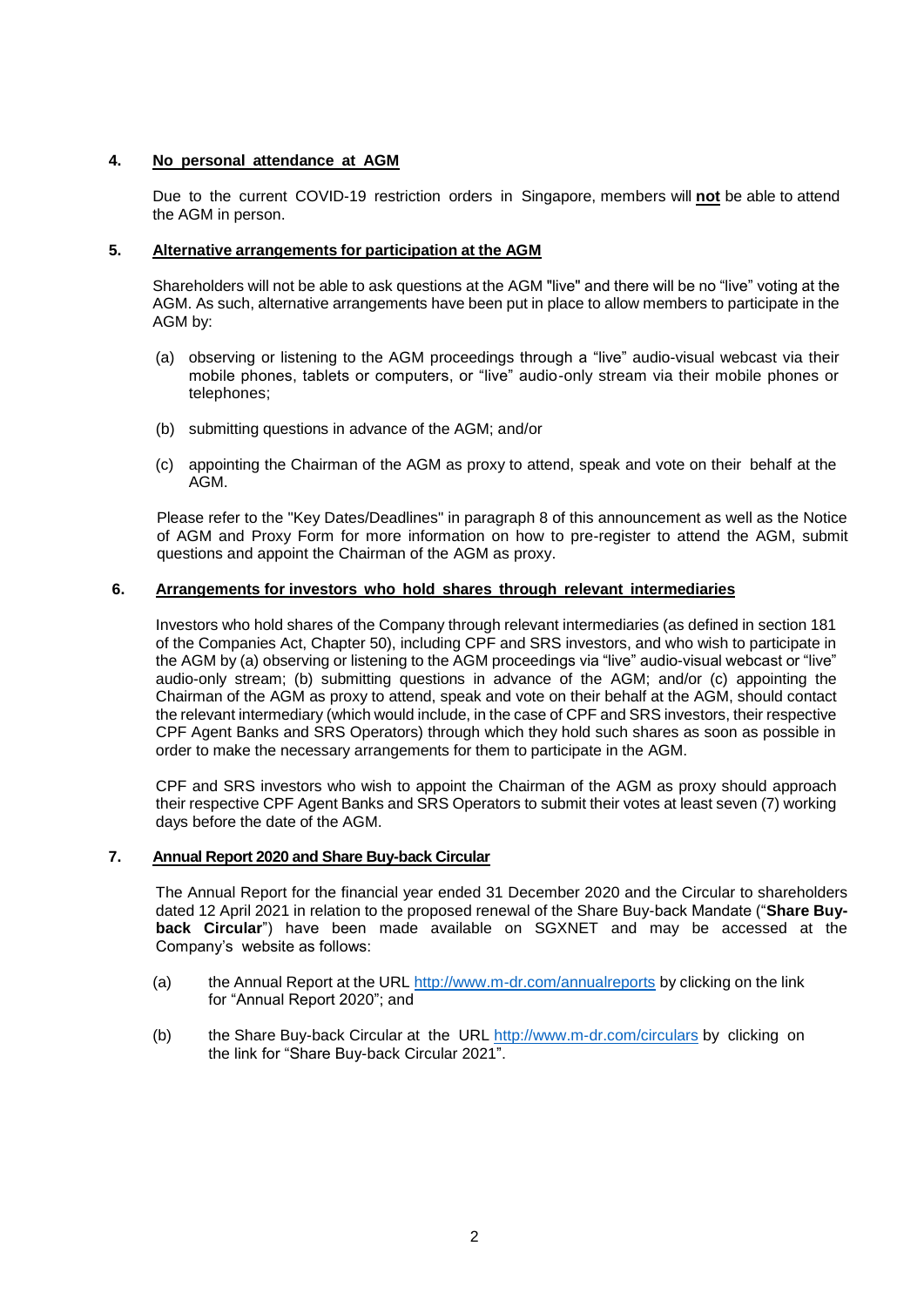# **8. Key Dates/Deadlines**

In summary, key dates/deadlines which members should take note of are set out in the table below: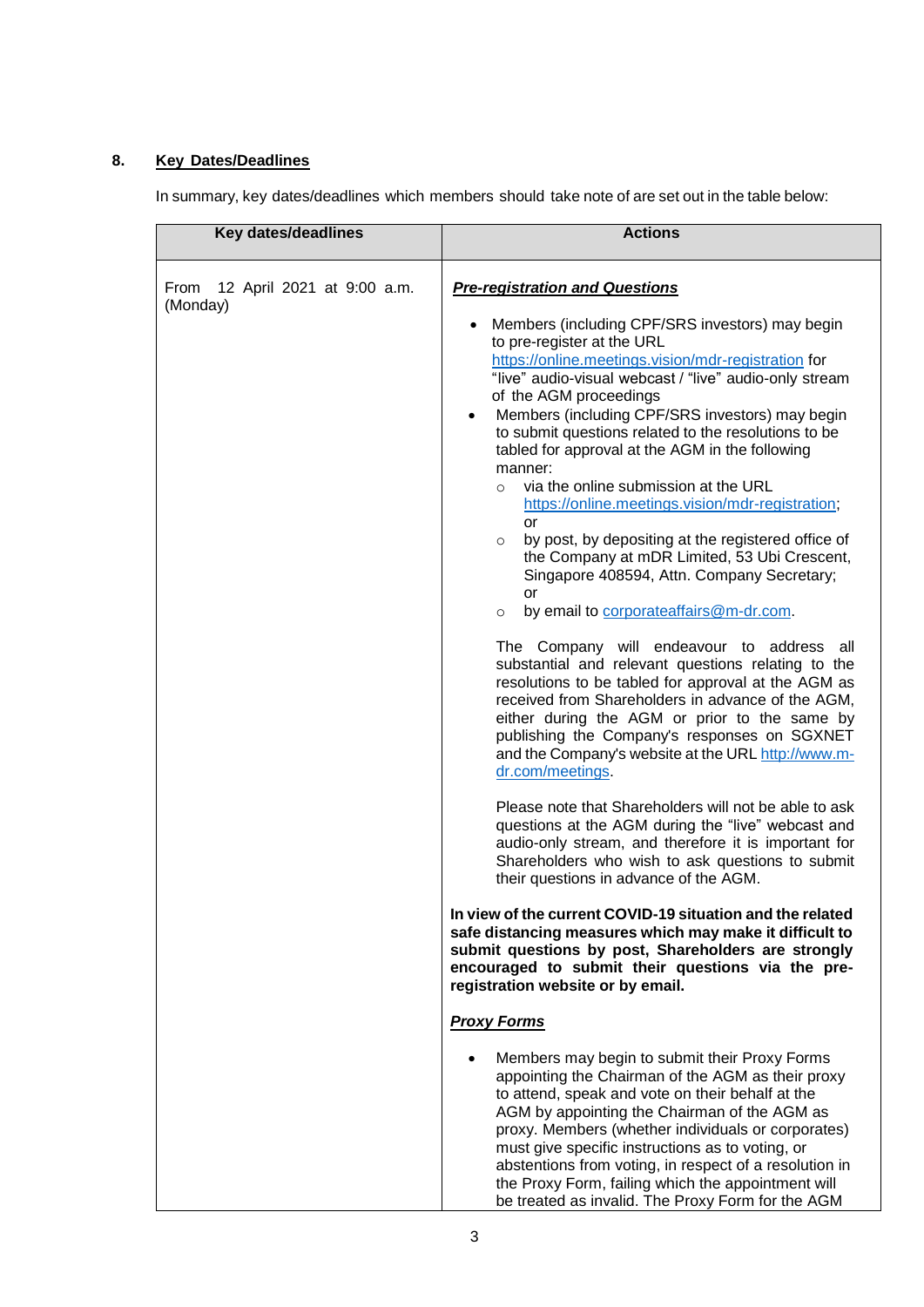|                                                | may be accessed at the Company's website at the<br>URL http://www.m-dr.com/meetings and has also<br>been made available on SGXNET. The duly<br>completed Proxy Form must be submitted to the<br>Company in the following manner:<br>If sent by post, must be deposited at the<br>$\circ$<br>registered office of the Company at mDR<br>Limited, 53 Ubi Crescent, Singapore 408594,<br>Attn. Company Secretary; or<br>If sent electronically, be submitted via email to<br>$\circ$<br>the Company at corporateaffairs@m-dr.com.<br>In view of the current COVID-19 situation and the related<br>safe distancing measures in Singapore which may<br>make it difficult for members to submit completed<br>Proxy Form by post, members are strongly encouraged<br>to submit completed Proxy Form electronically via |
|------------------------------------------------|-----------------------------------------------------------------------------------------------------------------------------------------------------------------------------------------------------------------------------------------------------------------------------------------------------------------------------------------------------------------------------------------------------------------------------------------------------------------------------------------------------------------------------------------------------------------------------------------------------------------------------------------------------------------------------------------------------------------------------------------------------------------------------------------------------------------|
|                                                | email.                                                                                                                                                                                                                                                                                                                                                                                                                                                                                                                                                                                                                                                                                                                                                                                                          |
| Before 20 April 2021 at 5:00 p.m.<br>(Tuesday) | Deadline for CPF and SRS investors who wish to appoint<br>the Chairman of the AGM as their proxy to approach their<br>relevant CPF Agent Banks and SRS Operators to submit<br>their votes (at least seven (7) working days before the date<br>of the AGM)                                                                                                                                                                                                                                                                                                                                                                                                                                                                                                                                                       |
| Before 27 April 2021 at 3:00 p.m.<br>(Tuesday) | Deadline for:<br>Members to submit questions for the AGM; and<br>$\bullet$<br>Members to pre-register for "live" audio-visual<br>$\bullet$<br>webcast or "live" audio-only stream of the AGM<br>proceedings                                                                                                                                                                                                                                                                                                                                                                                                                                                                                                                                                                                                     |
| By 27 April 2021 at 2:00 p.m.<br>(Tuesday)     | Deadline for:<br>Members to submit their Proxy Form appointing the<br>Chairman to attend, speak and vote on their behalf at<br>the AGM. Members who wish to cast their votes at the<br>AGM are reminded that Proxy Form for the AGM is to<br>be completed and submitted.                                                                                                                                                                                                                                                                                                                                                                                                                                                                                                                                        |
| By 29 April 2021 at 10:00 a.m.<br>(Thursday)   | • Following authentication of their status as members,<br>authenticated members to receive email instructions<br>on how to access the "live" audio-visual webcast or<br>"live" audio-only stream of the AGM proceedings<br>("Confirmation Email").<br>Members who do not receive the Confirmation Email<br>by 10.00 a.m. on 29 April 2021 should contact the<br>Company, by phone at +65 6347 8911 / +65 9736<br>1264, or by email at corporateaffairs@m-dr.com.                                                                                                                                                                                                                                                                                                                                                |
| 30 April 2021, 2:00 p.m.<br>(Friday)           | Click on the link in the Confirmation Email and enter the<br>login credentials to access the "live" audio-visual<br>webcast of the AGM proceedings; or<br>Call the toll-free phone number in the Confirmation<br>Email and, when prompted, enter the conference code                                                                                                                                                                                                                                                                                                                                                                                                                                                                                                                                            |